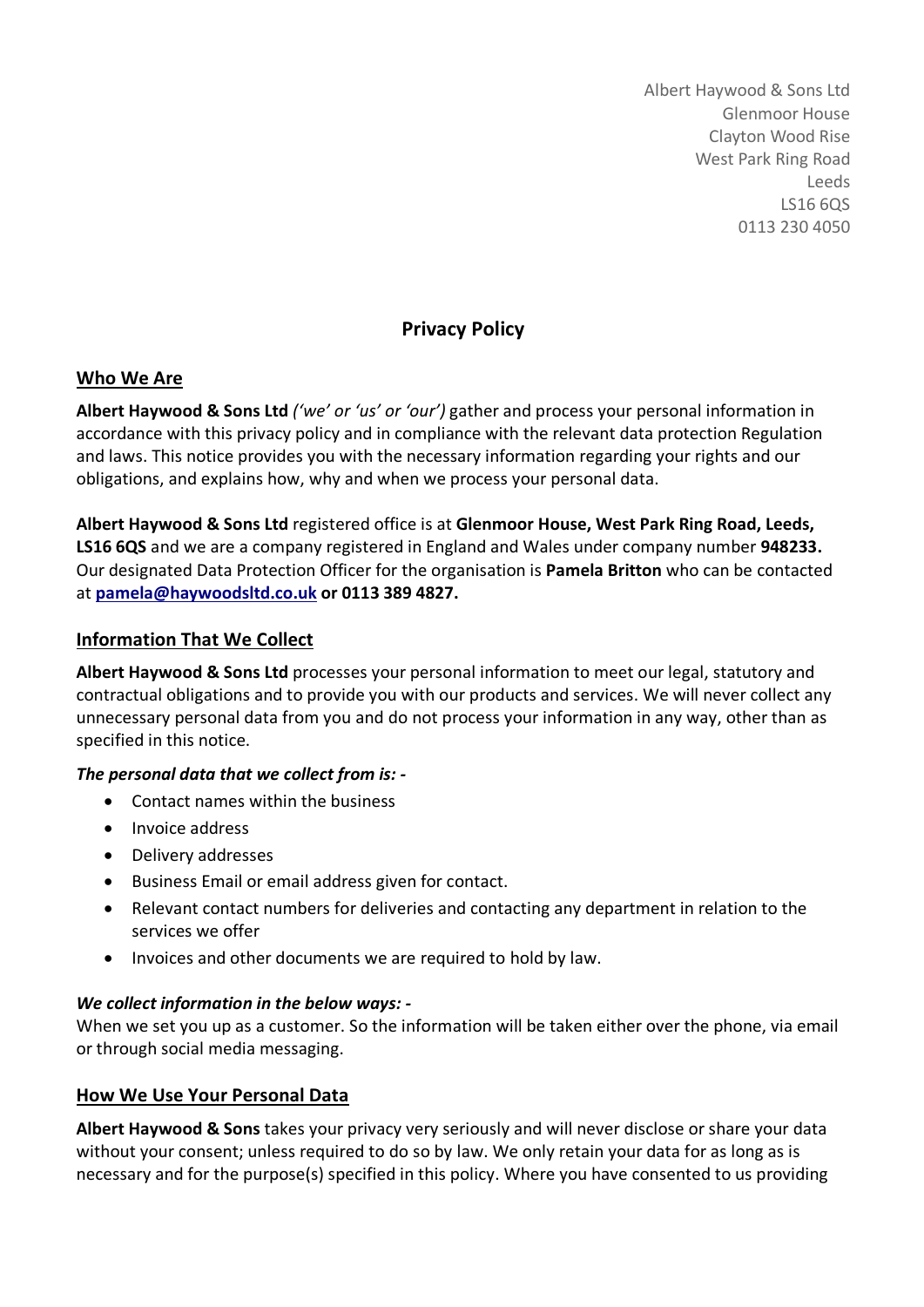you with promotional offers and marketing, you are free to withdraw this consent at any time. *The purposes and reasons for processing your personal data are detailed below: -*

- We collect your personal data to provide a service and to ensure that orders are completed and can be sent out to your preferred address
- We collect and store your personal data as part of our legal obligation for business accounting and tax purposes

# **Your Rights**

You have the right to access any personal information that **Albert Haywood & Sons Ltd** processes about you and to request information about: -

- What personal data we hold about you
- The purposes of the processing
- The categories of personal data concerned
- The recipients to whom the personal data has/will be disclosed
- How long we intend to store your personal data for
- If we did not collect the data directly from you, information about the source

If you believe that we hold any incomplete or inaccurate data about you, you have the right to ask us to correct and/or complete the information and we will strive to correct it as quickly as possible; unless there is a valid reason for not doing so, at which point you will be notified.

You also have the right to request erasure of your personal data or to restrict processing (*where applicable)* in accordance with the data protection laws; as well as to object to any direct marketing from us; to exercise your data portability rights, and to be informed about any automated decisionmaking we may use. The only partially automated system we have is when we approve

If we receive a request from you to exercise any of the above rights, we may ask you to verify your identity before acting on the request; this is to ensure that your data is protected and kept secure.

# **Sharing and Disclosing Your Personal Information**

We do not share or disclose any of your personal information without your consent, other than for the purposes specified in this notice or where there is a legal requirement.

# **Safeguarding Measures**

**Albert Haywood & Sons Ltd** takes your privacy seriously and takes every reasonable measure and precaution to protect and secure your personal data. We work hard to protect you and your information from unauthorised access, alteration, disclosure or destruction and have several layers of security measures in place, *including: -*

- **Restricted VPN Access**
- **Bespoke Encrypted System built within the Filemaker Program**
- **Password protected server and system**
- **Local network storage (not being stored on the internet)**